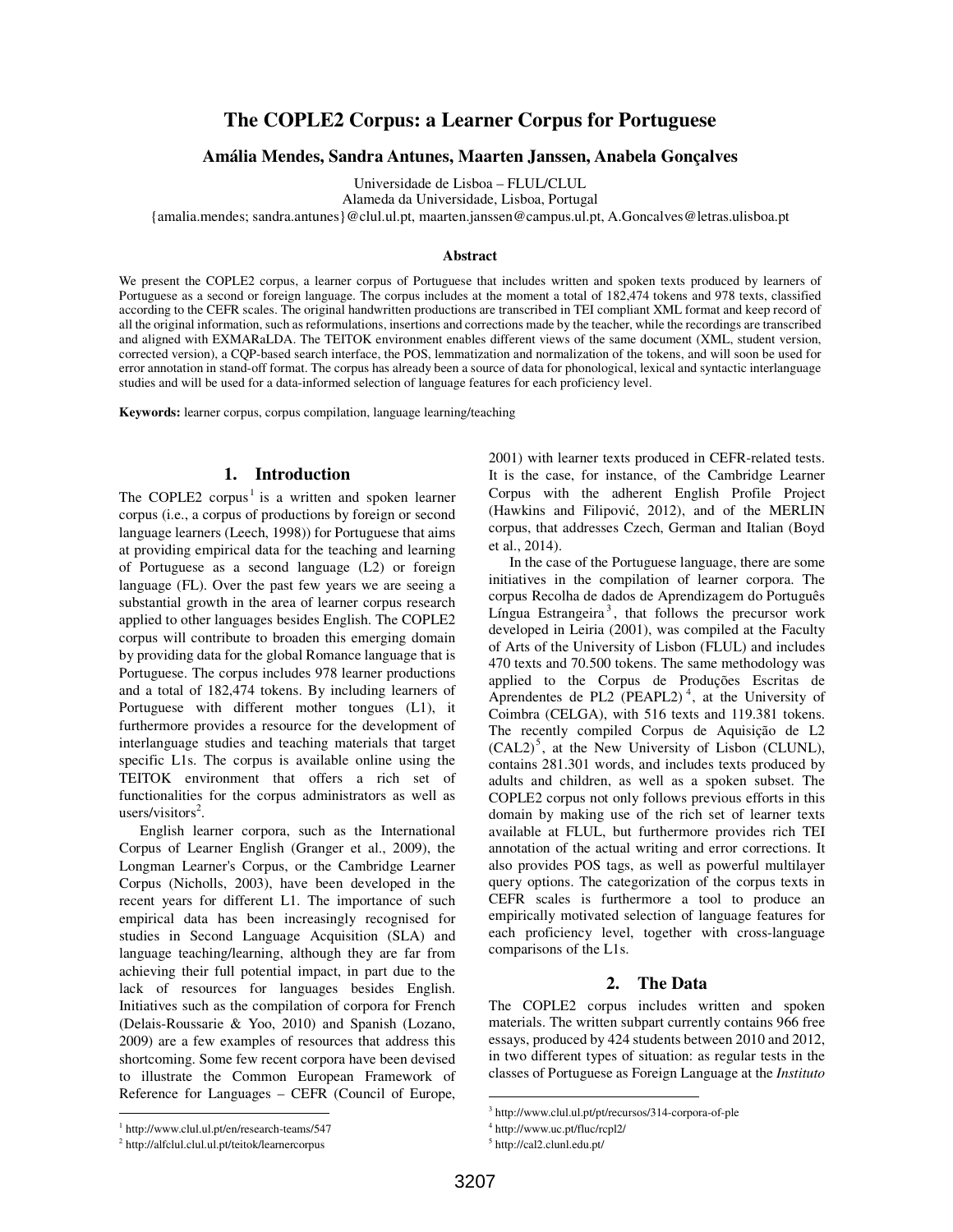*de Cultura e Língua Portuguesa* (ICLP), or as accreditation exams taken at the *Centro de Avaliação de Português Língua Estrangeira* (CAPLE), both at FLUL. Students are aged between 18 and 40 years (80% aged 18-30) and represent 14 different mother tongues (we provide in brackets the number of texts per first language): Chinese (323), English (142), Spanish (139), German (76), Russian (70), French (43), Japanese (50), Italian (34), Dutch (15), Tetum (22), Arabic (13), Polish (22), Korean (9) and Romanian (8). We selected L1 that had a minimum of 6 texts in our initial data set. Texts are classified into 5 levels of proficiency that match the levels of the CEFR: Beginner (A1), Elementary (A2), Intermediate (B1), Upper Intermediate (B2), and Advanced (C1). The students are asked to perform different tasks that fall into the following genres: dialogue, formal and personal letters, informative, message/e-mail, argumentative, recount, book review and retell a story (argumentative genre accounts for 36% of the texts).

 The compilation of the spoken subpart started recently and currently includes 12 transcriptions of accreditation exams of Portuguese as a foreign language (FL) at CAPLE to obtain different levels of proficiency, from A1 to C1. The exams involve a conversation between two candidates and are moderated by the evaluator. Topics are selected according to the level of proficiency and include introducing themselves, simulating different situations of daily or professional life, and presenting their opinion along with arguments to support it. The 12 transcriptions involve 24 informants, aged between 20 and 49, mostly from A1 level, representing the following L1 (number of informants per L1 is provided between brackets): Romanian (7), Moldavian (5), Russian (3), Spanish (3), Ukranian (2), Chinese (2), English (1), Greek (1). All informants have signed an informed consent that covers both sound and transcription.

We provide in Table 1 information on the composition of the COPLE2 corpus by proficiency level and modality, with the total number of texts and tokens per level.

| Level          | Written |         | Spoken |        | Total |         |
|----------------|---------|---------|--------|--------|-------|---------|
|                | Texts   | Tokens  | Texts  | Tokens | Texts | Tokens  |
| A1             | 72      | 6,438   | 10     | 18,803 | 82    | 25,241  |
| A <sub>2</sub> | 382     | 49.761  | 0      | 0      | 382   | 49.761  |
| B1             | 305     | 53,042  | 0      | 0      | 305   | 53,042  |
| B <sub>2</sub> | 181     | 39,665  |        | 3.010  | 182   | 42.675  |
| C1             | 26      | 7,785   |        | 3.970  | 27    | 11,755  |
| Total          | 966     | 156,691 | 12     | 25,783 | 978   | 182,474 |

Table 1: COPLE2 constitution

# **3. The Metadata**

The detailed metadata are encoded in each file in a TEI-compliant header in XML format (Burnard and Bauman, 2013). The profile of the candidate is described in 20 fields, while the task and the text are described in 14 fields. The metadata of the informants were recovered from their registration form at the course of Portuguese as foreign language. However, the form was frequently

incomplete since it was filled in paper format and no strong requirement was applied. Consequently, we established a set of 7 fields that were required for the productions of the informant to be included in COPLE2: name, age, nationality, gender, mother tongue, knowledge of other second or foreign languages, period of time studying Portuguese. In practice, the information on the knowledge of other languages was frequently missing and we ended up by eliminating it from the list of required fields. This shortcoming has been recently addressed through a new online registration system that requires the student to fully fill in the set of data on his/her learner profile (for instance, information such as the level of proficiency, stays in Portuguese speaking countries (where, when, how long), education, mother tongue of mother/father, language spoken at home).

In the written subpart, the metadata for the text profile include fields on: genre, topic, task description (diagnostic test, mid-term or final test, homework, CAPLE accreditation exam), timebound or not, with access to reference books or not, number of tokens, date. The metadata of the spoken subpart encode information on the recording situation: total time of recording; total time of the segment that is transcribed; acoustic quality; hidden or visible recording; involvement of the evaluator; interactive (dialogue), non interactive (monologue) or semi-interactive (monologue with few interactions); spontaneous or planned; elicitation or non elicitation; social context (family, private, public, controlled environment); channel (face to face, experimental, media, phone conversations, etc.).

The name of the transcription files enables the identification of informant, proficiency level and exam type by using a regular pattern:

- 5 characters match the code of the informant: 2 letters refer to the first language (ISO 639-16) and 3 digits identify each informant;
- course type: annual course (CA) or summer course  $(CV)$ :
- proficiency level: beginner (I), elementary (E), intermediate (M), upper intermediate (A) and advanced (S);
- exam type: diagnostic (TD), mid-term (TI) or final (TF).

Example: fr010CVITD: French speaking informant number 10, who took a summer course (CV), with a "beginner" level of proficiency, and produced the text while taking a diagnostic test (TD).

The national variant of the students (such as British English or Canadian French) is not stored explicitly, but can be inferred from crossing the *nationality* with the field *mother tongue*. In specific cases, we also faced the problem of identifying the first language of the informants correctly: for instance, many students indicated Chinese as the mother tongue, but this did not always seem to indicate Mandarin, but often rather Cantonese.

-

<sup>6</sup> http://www.loc.gov/standards/iso639-2/php/code\_list.php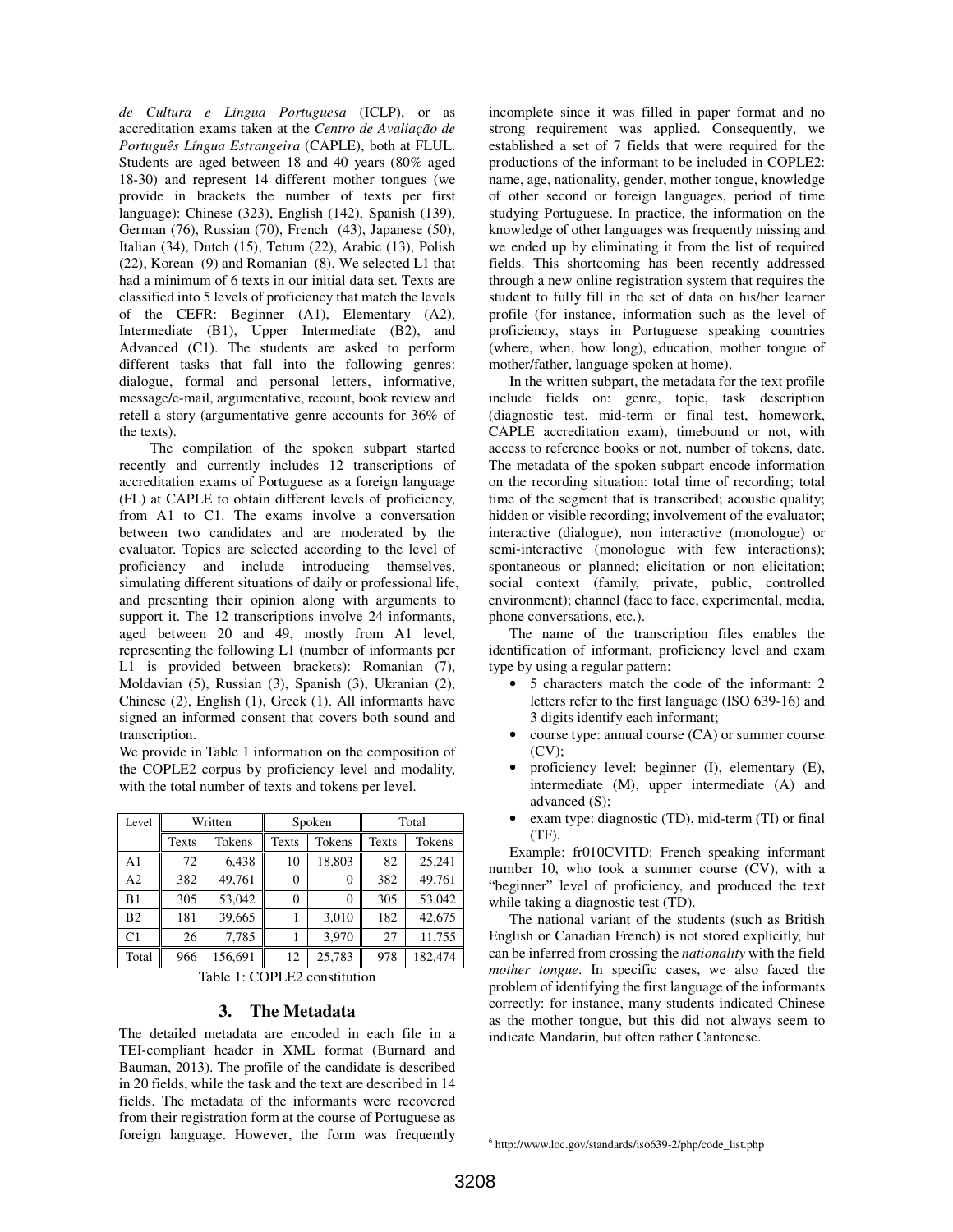# **4. Data Preparation**

The hand-written essays were first scanned and saved in pdf format, and then manually transcribed. The attempt to automatically obtain digital files through OCR was not successful due both to the handwritten nature of the text and to the number of deletions, insertions and corrections visible on the paper file. Overall, the scanned essays have a good quality which we can rely on to perform the manual transcriptions. The major problem that has arisen during the transcription process had to do with the student's handwriting. Some letters can be easily mixed up (such as 'a' and 'o', or 'm' and 'n'), and any transcriber's error is likely to influence the identification and analysis of the student's errors.

 Our transcription is very close to the original document: all the changes made by the student during the writing process, such as deletions, additions, transposition of segments were encoded in TEI compliant XML. The inclusion of these elements is useful to the analysis of the student's difficulties, as well as the cognitive processes during L2 learning stages: how was the discourse firstly structured; to what extent are words confused with homophone words; etc. All the corrections and comments made by the teacher were also transcribed. Line breaks and word breaks were not marked, but paragraphs were kept. All personal information, such as names, addresses, phone numbers, were anonymised, as illustrated in examples (1) and (2), where a name of a company is replaced by "XX". For each text there is also a clean version in txt format that corresponds to the final version intended by the student.

The transcriptions of the spoken subpart follow the CHILDES (MacWhinney, 2000) and C-ORAL-ROM (Cresti and Moneglia, 2005) conventions, which are based on prosodic segmentation and mark all disfluencies. For the text-audio alignment, we used EXMARaLDA (Schmidt, 2012). Transcribing learner speech involved the challenge of deciding how to express cases of incorrect word pronunciation. A faithful transcription would lead to a multiplication of different writing options and to many inconsistencies depending on the transcriber. We consequently decided to normalize cases of pronunciation according to the Portuguese writing norm and may later add a specific layer of phonetic transcription for specific segments. A different option was taken regarding non normative productions involving morphology, the lexicon and syntax, so that a wrong segment of a word is reproduced as such, and so are syntactic constructions. But in some cases it is far from clearcut whether it is a matter of lexical error or of incorrect pronunciation.

An example of a XML transcription of a hand-written essay produced by a Chinese speaker, and the final version (removing information of deletions, additions, etc.) are given below, in (1) and (2) respectively. Deletions are marked as <del> and insertions as <add> and both may receive an attribute *hand* to identify the author of the change (student or teacher). Any marks made over a word or segment of the text are encoded as <hi> and can be further described as to authorship (*hand*) and to the type of mark on the attribute (*rend*) : either underlined, circled or crossed. These cases are all exemplified in the XML version in (1).

- (1) **<p>**Normalmento, Eu acordo às oito horias de manhã, <del hand="zh010">t</del> e tomo o duche e o pequeno-almoço. Eu saio de casa e apanho o metro para universidade, eu chego o escritório de XX **<del hand="corrector">**á</del> **<add hand="corrector">**às**</add>** nove de manhã. **<hi hand="corrector" rend="underlined">Eu** escrevo <add **hand="zh010">**os**</add></hi>** livros de engenheiro, ou tenho curso.**</p>**
- (2) Normalmento, Eu acordo às oito horias de manhã, e tomo o duche e o pequeno-almoço. Eu saio de casa e apanho o metro para universidade, eu chego o escritório de XX á nove de manhã. Eu escrevo os livros de engenheiro, ou tenho curso.

 Translation: Usually, I wake up at eight o'clock in the morning, and I take a shower and breakfast. I leave home and catch the metro to the university, I arrive to the office of XX at nine in the morning. I write the engineer books, or I have class.

#### **5. Annotation, visualization and queries**

After the transcription was complete, the XML files were imported into the Tokenized TEI Environment (TEITOK) for visualization, annotation and search functions (Janssen, 2015). TEITOK interprets the XML encoding to enable the visualization of different versions of the written text: the XML version; the transcription version (visualization close to the full information of the original document, cf. Fig. 1); student form, with the final version intended by the student; corrected form, marking the teacher's corrections; the image of the handwritten essay (on request). The spoken transcriptions are visualized as speech turns with a link to the audio sequence.

Since the corpus contains both written and spoken files, all files in the corpus need to have the same format. For that, all EXMARaLDA files were converted to TEI format, where segments were converted to utterances, and tiers were merged, sorting utterances by time index, and associating each utterance with the speaker (tier) it originated from. This leads to a visual display of the spoken texts that resembles a transcribed interview, with each utterance time-aligned with the sound file. CSS makes sure that the TEI representation of the transcription looks similar to the original CHILDES style transcription.

The corpus is automatically tokenized and, for each token, a normalized version may be provided as an attribute for each token. The automatic POS annotation and lemmatisation was performed in the TEITOK environment, using the Neotag tagger (Janssen, 2012), trained over the CRPC – Reference Corpus of Contemporary Portuguese (Mendes et al., 2014).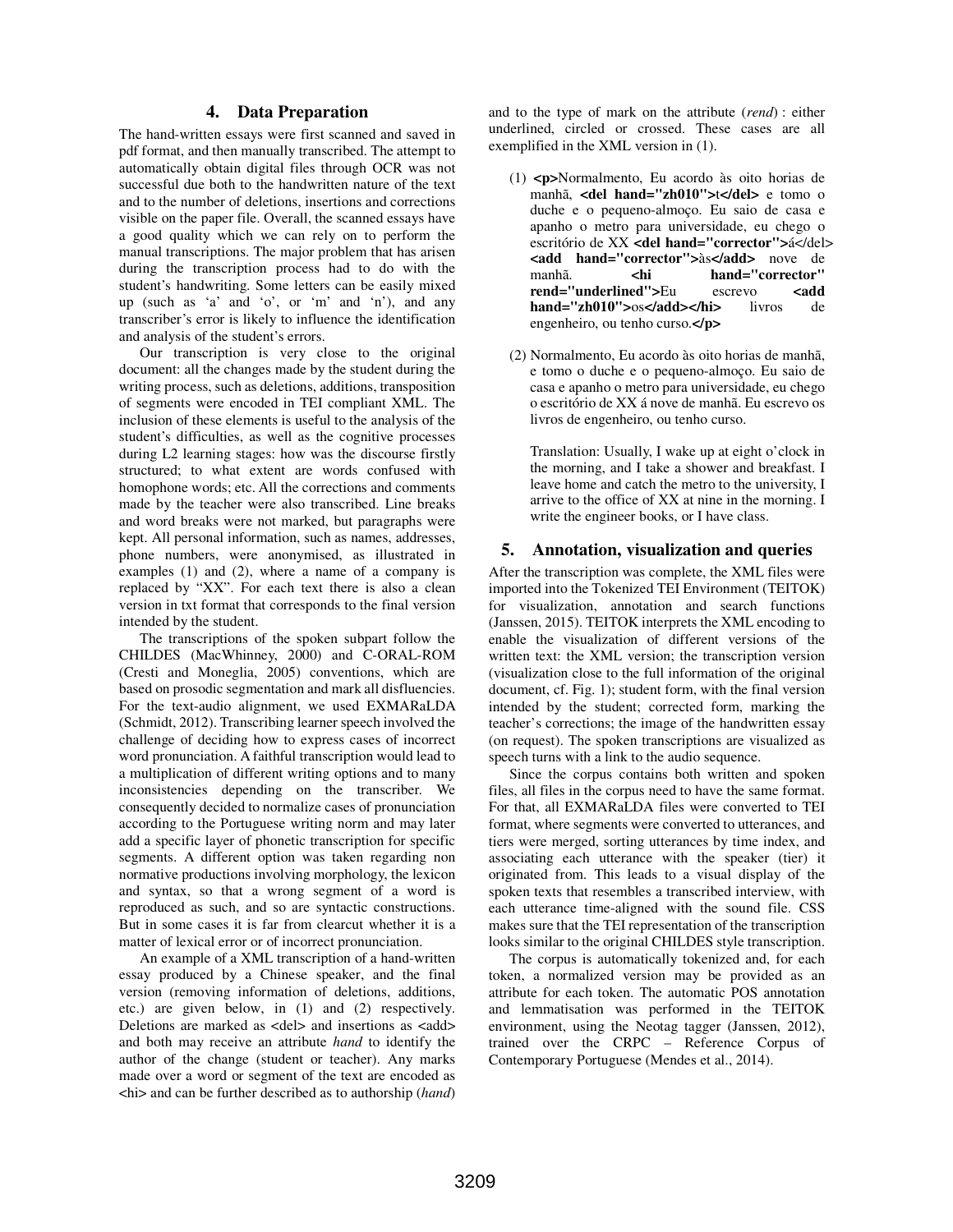| zh010CVITF                    |                                                                                                                                                                                                                                                                                                                                                                                                                                                                                                                                     |
|-------------------------------|-------------------------------------------------------------------------------------------------------------------------------------------------------------------------------------------------------------------------------------------------------------------------------------------------------------------------------------------------------------------------------------------------------------------------------------------------------------------------------------------------------------------------------------|
| <b>Student Information</b>    |                                                                                                                                                                                                                                                                                                                                                                                                                                                                                                                                     |
| Native language Chinese       |                                                                                                                                                                                                                                                                                                                                                                                                                                                                                                                                     |
| beginner<br>Proficiency       |                                                                                                                                                                                                                                                                                                                                                                                                                                                                                                                                     |
| <b>View options</b>           |                                                                                                                                                                                                                                                                                                                                                                                                                                                                                                                                     |
| Text: Transcription           | Student form   Corrected form   - Show: Colors   Images                                                                                                                                                                                                                                                                                                                                                                                                                                                                             |
|                               |                                                                                                                                                                                                                                                                                                                                                                                                                                                                                                                                     |
| principal é engenheiro naval. | Eu chamo-me MM, e sou chinês, mas agora moro em Lisboa, na PP. Eu vim de Lisboa em 2009. Eu estudo em IST para Doutormento cerbo três anos. O meu                                                                                                                                                                                                                                                                                                                                                                                   |
|                               | Normalmento, Eu acordo às oito horias de manhã, te tomo o duche e o pequeno-almoço. Eu saio de casa e apanho o metro para universidade, eu chego o<br>escritório de XX a às nove de manhã. Eu escrevo os livros de engenheiro, ou tenho curso. e Eu almoço na catina e regresso para casa às sete dea tarde.<br>Depois, Eu ando a correr, ou jogo ténis, ou naldo das sete as oito de tarde. Eu vejo o televiseão e leio noticas em rede, eu durmo á noze de noite, no fim-de-<br>semana, vou Eu sempre vou para costo de caparica. |
| mar.                          | Nas útimas férias. Eu alugeuei e um carro e foi para Gibraltar com os meus amigos das 21 as 22 de Agosto. Eu campei em faro ao lado de praia e naldei em                                                                                                                                                                                                                                                                                                                                                                            |

Download XML . Download current view as TXT



The TEITOK environment provides corpus search facilities using CQP (Christ et al., 1999). In the creation of the CQP corpus, various types of information are exported: text-level data such as information about the student, token-level information including POS, lemma, original orthography and normalized orthography, and segment-based information such as error annotations.

In the TEITOK corpus, tokens have two level of annotation: orthographic words and grammatical words. For most words, those levels coincide, but for contraction and MWE, they do not. In the case where a student writes *du* and means to write *do*, the corpus contains a single orthographic token, with a written form and a normalized form, which contains two grammatical words: *de* (preposition) and *o* (article). In the CQP corpus, the grammatical words are exported. But in the KWIC results, the original XML is displayed, meaning that the original orthographic word will be displayed, along with the information about the grammatical words inside.

Searches can combine different types of information, making it possible to perform complex search queries. For instance, a frequent but difficult ending in Portuguese is *–ão*, and by comparing the written form with the normalized form, it is possible to search for all words that should have been written with *–ão* but were written with say *–am* (pronounced identically) or *–ao* (visually similar), and then get a distribution over the native tongue of the student to see whether these errors are specific for a certain group of native speakers.

The next step will be to label the data following a typological scheme for error annotation (Tono, 2003; Nicholls, 2003; Dagneaux et al., 2005). Error annotation will be done at two level: word-internal errors such as orthographic errors; morphological errors and lexical errors will be modelled over the token, by adding the error code in the same fashion as the POS and lemma, as shown in Figure 2. Segment based errors, such as word order errors, agreement errors, errors to idiomatic expressions, etc., will be modelled in a stand-off fashion using a module of TEITOK specifically built for this purpose, where error codes are related to sequences of tokens, in a way similar to for instance the UAM Corpus Tool

#### Token value (w-175): noveldades

| <b>XML</b> | Raw XML value             | nov <del hand="corrector">e</del> <add hand="corrector">i</add> |
|------------|---------------------------|-----------------------------------------------------------------|
| form       | Student form              | <b>novedades</b>                                                |
| fform      | Corrected form            | novidades                                                       |
|            | nform Normalized form     | novidades                                                       |
| pos        | POS tag                   | [select] -                                                      |
| mfs        | Morphological features fp |                                                                 |
|            | lemma Lemma               | novidade                                                        |
| error      | Error code(s)             | $\lceil$ select $\rceil$ $\blacktriangleright$                  |

Figure 2: Error annotation scheme at the token level (in preparation)

## **6. Two Case Studies**

The COPLE2 corpus is meant as a source of data for SLA research. As an example of such research, this section will briefly describe two studies based on the COPLE2 corpus, both performed by members of the project team: the first on copular predicative constructions and the second on multiword expressions.

#### **6.1 Copular Predicative Constructions**

Alexandre and Gonçalves (2015) focus on the acquisition of copular predicative constructions by Chinese learners of European Portuguese (EP) as L2/FL in order to answer the following question: do typological differences in the syntactic encoding of the copula in L1 affect L2 acquisition? EP and Mandarin Chinese (MC), two typologically distinct languages, vary in the way they syntactically encode the predication: EP always requires an overt copular verb (see 1), whereas MC may omit it under certain conditions, specifically when the predicate is adjectival (see (2) vs. (3)):

- (1) a. A Maria **é/está** feliz. the Maria be happy 'Mary is happy'. b. \*A Maria **Ø** feliz.
- (2) a. Zhāng sān **Ø** gāo-xìng le. Name Name high-excite CRS 'Zhang San is (now) happy'. (Sun 2006: 151)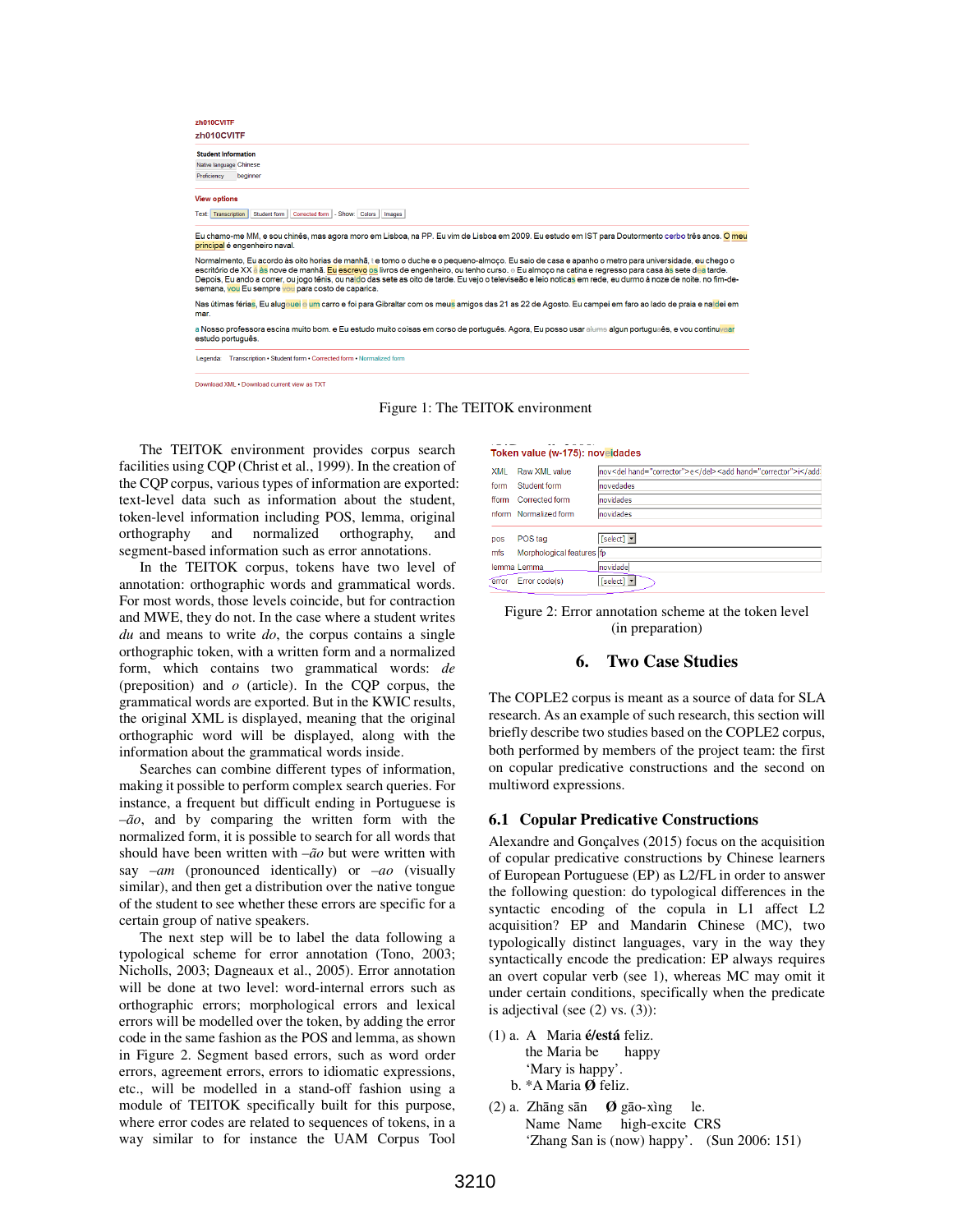| (3) a. Zhang san shì zhongguó rén |                 |
|-----------------------------------|-----------------|
| Name Name be Chinese person       |                 |
| 'Zhang San is Chinese'.           | (Sun 2006: 151) |
| b. Tā zài xué -xiào.              |                 |
| 3rd be-at learn -school           |                 |
| 'He is at school'.                | (Sun 2006: 157) |

 The examples show that the same kind of predication is involved in the two languages; however, the way they syntactically encode it varies, which may constitute a problem for MC speakers learning EP. Assuming, in line with White (2013), that in the first stages of L2 acquisition learners are constrained by the specifications in their L1, we would predict that Chinese learners of EP exhibit lower rates of errors in nominal and prepositional predicative constructions and higher rates of errors in adjectival predicative constructions. In order to test these predictions, Alexandre and Gonçalves (2015) restricted the analysis to the Chinese subcorpus of COPLE 2 and used a section of 100 written texts (out of 323), from elementary (50) and intermediate (50) levels.

 The data of those learners only partially confirm the predictions above. In both levels, the omission of the copular verb is infrequent (3% in elementary; 5.2% in intermediate). At the elementary level, the omission of the copular verb was not found with prepositional predicates (see 4), but it was found with adjectival predicates (see 5), as expected:

- (4) Agora eu **estou** em Lisboa. now I am in Lisbon 'Now I am in Lisbon'.
- (5) Eles são casal que **Ø** muitos simpáticos. they are couple that very nice 'They are a very nice couple'.

 However, contrary to what was expected, omission of the copula occurs in contexts where MC precludes it (i.e. with nominal predicates; see (6)), and there were in fact more omissions with nominal predicates than with adjectival ones:

(6) Acho que **Ø** uma apresentação boa. think.1sg that a presentation good 'I think it was a good presentation'.

 As for the intermediate level, the data are very similar. Besides the low frequency of errors, the copular verb was not omitted with prepositional predicates (see (7)), as expected, and the omission of the copula was observable in contexts where MC precludes it (i.e. with nominal predicates; see (8), a cleft sentence), contrary to what was expected:

(7) Estou na praia. be.1sg in.the beach 'I am in the beach'.

(8) O quatro **Ø** que eu gostei mais no viagem. the bedroom what I like the.most in.the travel 'The bedroom was what I like the most in the travel'.

 However, more omissions with adjectival predicates than with nominal predicates were observable, as opposed to what happened at the elementary level:

(9) A praia **Ø** fatástica, ondas **Ø** boas e pessoas **Ø** alegres e simpáticas.

 the beach fine waves good and people happy and nice 'The beach is fine, the waves are good and people are happy and nice'.

 Considering these data, Alexandre and Gonçalves (2015) suggest that: (i) when the formal features of the L1 and L2 are similar, speakers attain more target-grammar productions, even in the first stages of L2 acquisition; (ii) the development of linguistic awareness and explicit knowledge highlights the differences between L1 and L2, which may result in a high degree of variability, maybe due to over and undergeneralization (Prévost and White, 2000; White, 2003; Cabrera and Zubizarreta, 2005), which explains the unexpected behavior of learners in the contexts that are also precluded in their L1; (iii) regressions in the higher level is in line with studies on development of L1 explicit knowledge (Afonso, et al., 2014).

#### **6.2 Multiword Expressions**

The study of multiword expressions (MWE) in learner corpora is especially important because L2 learners frequently struggle to choose the right combination of words and eventually produce errors related to the lexical-grammatical, semantic or stylistic aspects of MWE (Nesselhauf, 2004; Paquot, 2013).

 Antunes and Mendes (2015) analyze which types of Portuguese MWE are particularly difficult to the students: idiomatic expressions are idiosyncratic and must be learned as a chunk, whereas compositional expressions may pose degrees of lexical and syntactic restrictions that are not easily acquired. It is also important to observe the strategies that are employed by the students to deal with unknown MWE. Since L1 and other L2s play a significant role in the students' productions, the results are also analyzed from the point of view of language transfer.

 The authors consider a MWE to be a grammatically complete sequence of words that suffer some process of lexicalization. As a result, the sequence shows some lexical, syntactic and semantic cohesion (even though they don't necessarily have an idiomatic meaning). For the analysis, the authors considered the following typology of MWE, informed by proposals of different authors (Benson et al., 1986; Hausmann, 1989; Sinclair, 1991; Cowie, 1998; Mel'čuk, 1998): (i) **formulae**, like greetings, compliments, etc. (*com os melhores cumprimentos* 'best regards'); (ii) **collocations**, compositional expressions that reveal a tendency to co-occur in certain contexts (razão especial 'special reason'), or that present restricted collocability (*contrair uma doença* 'to contract a disease'); (iii) **compound nouns**, compositional or idiomatic expressions with strict constraints on lexical and syntactic variation (*guitarra elétrica* 'electric guitar'); (iv) **light verb constructions**,  $V + N$  expressions where the verb meaning appears to be partially bleached (*tirar uma fotografia* 'take a picture'); (v) **grammatical combinations**, expressions that function as text organizers or discourse markers (*por outro lado* 'on the other hand'); (vi) **idioms**, expressions where the meaning does not correspond to the meaning of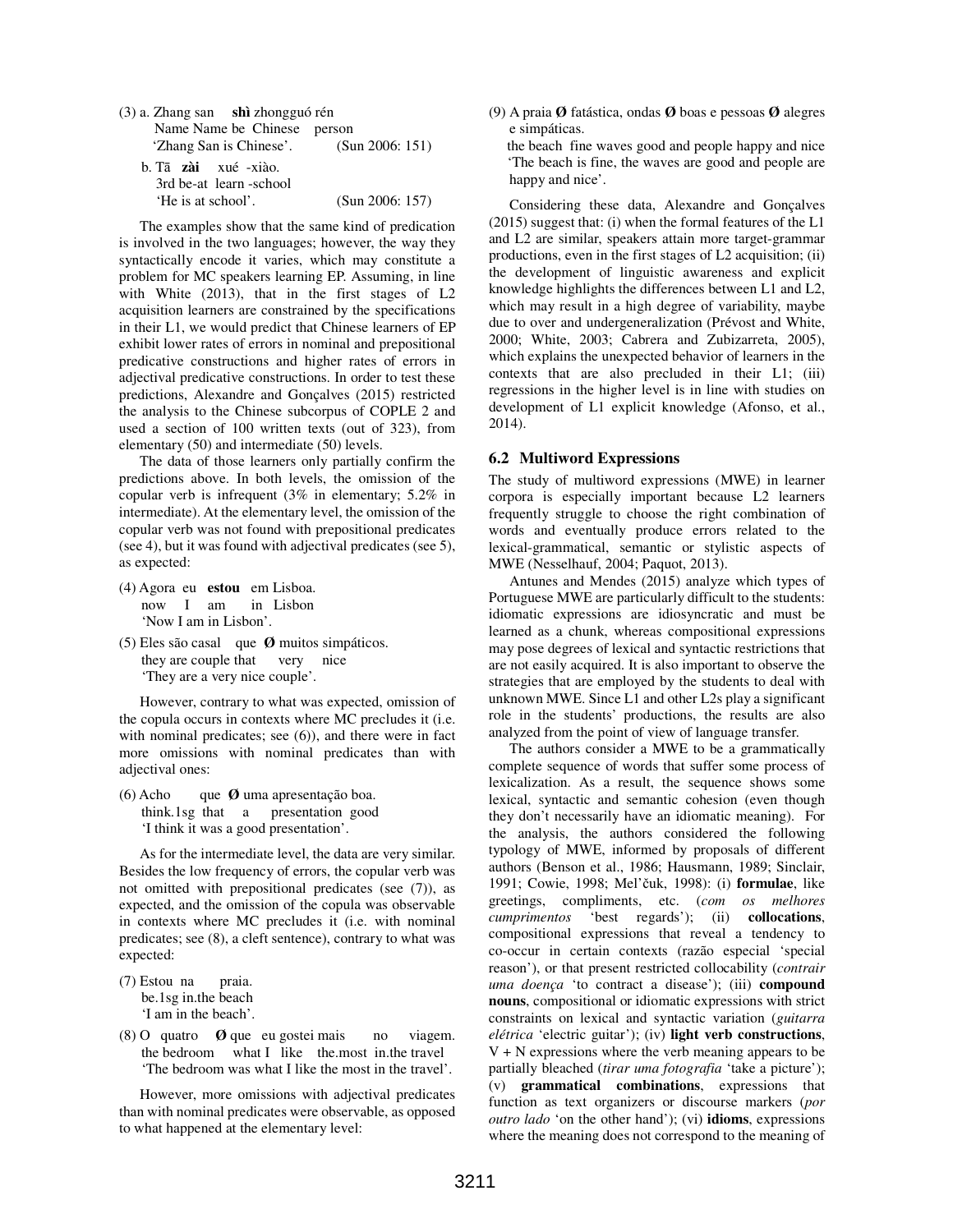their elements (*não há bela sem senão* 'every rose has its thorn').

 This study was based on the written subpart of COPLE2, and the analysis was restricted to learners of Portuguese with Spanish, English and Chinese as L1, three languages of different language families: Romance, Germanic (both indo-European) and Sinitic, respectively. The analyzed units were checked against the Portuguese reference corpus CRPC<sup>7</sup>. Table 2 presents information on the 3 subcorpora. The size of the subcorpora varies since it is dependent on the number of informants for each L1:

| L1           | Inf. | Age  | Texts | <b>Total</b> | <b>Words/Text</b> |
|--------------|------|------|-------|--------------|-------------------|
|              |      |      |       | Words        |                   |
| Chinese      | 129  | 21.9 | 323   | 57.385       | 178               |
| English      | 65   | 24.5 | 142   | 21.610       | 152               |
| Spanish      | 52   | 28.3 | 139   | 21.200       | 153               |
| <b>TOTAL</b> | 246  | 24.9 | 604   | 100.195      | 161               |

Table 2: COPLE2 subcorpus

 The data were analyzed firstly by L1, secondly by the type of MWE and thirdly by the type of error. Table 3 presents the number of errors per type of MWE in each subcorpus. Collocations and grammatical combinations account for most of the MWE errors encountered in the 3 subcorpora (e.g. #*escritura formal* 'formal deed' vs. *escrita formal* 'formal writing'; English L1). Apart from these two categories, the Chinese L1 subcorpus shows a high frequency of errors in what concerns the categories compound nouns and light verbs constructions (e.g. #*dar muita confusão* 'to give a lot of confusion' vs. *fazer muita confusão* 'to make a lot of confusion'; Chinese L1).

| <b>MWE</b>            | L1             | L1             | L1             |
|-----------------------|----------------|----------------|----------------|
| type                  | <b>Chinese</b> | <b>English</b> | <b>Spanish</b> |
| Collocations          | 97(45%)        | 34(53%)        | $12(36\%)$     |
| Gram. Comb.           | 33(15%)        | 17(27%)        | $11(33\%)$     |
| Compounds             | 33(15%)        | 2(3%)          | 3(9%)          |
| Formulae              | 14 $(6%)$      | $0(0\%)$       | 3(9%)          |
| <b>Idioms</b>         | 6(3%)          | 5(8%)          | 1(3%)          |
| Light verbs $+$ pred. | $35(16\%)$     | 5(8%)          | 3(9%)          |
| Total of errors       | 218            | 63             | 33             |
| Size of subcorpus     | 57,385         | 21,610         | 21,200         |
| Error per 1000 tok.   | 3.81           | 2.96           | 1.55           |

Table 3: CIA – errors per MWE type

 The subcorpora of Spanish and English as L1 are comparable in terms of number of texts and total number of words (see Table 2). However, the data in Table 3 (normalized to corpus size per 1000 tokens) show that English students produce twice as many MWE errors as the Spanish ones, which is presumably related to the high similarity between Spanish and Portuguese. Chinese students are clearly the ones producing more errors. However, when compared to the English students, we see that the increase in errors is not proportional to the increase in number of words in the corpus.

 Table 4 shows the type of errors that are produced by each subset of learners. In this table, there are indications

 $\overline{a}$ 

of the number of errors that appear influenced by either the L1 or another L2 of the student, so amongst the 75 lexical mismatch errors by Chinese students, there were 13 that seemed influenced by their L1, and 8 that seemed influenced by a L2. The type of MWE error that seems most influenced by transfer is lexical mismatch. Example (10) shows a production from a Chinese student with a direct translation of the Chinese expression to Portuguese:

(10) *quero abrir os meus olhos e descobrir novos valores*

('I want **to open my eyes** and find new values')

instead of:

*quero alargar os meus horizontes e descobrir novos valores* ('I want **to broaden the horizon** and find new values').

Example (11) shows a production from a Chinese student with transfer from English, his L2 (the English word 'balance' has a similar morphology than the Portuguese word *balança*, which means 'scale'):

# (11) *a destruição biológica pode afectar a balança da natureza* ('biological destruction may affect **the scale of the nature**')

instead of:

*a destruição biológica pode afectar o equilíbrio da natureza* ('biological destruction may affect the **balance of the nature**').

This overview of mismatches in the production of MWE in the 3 subcorpora provides input for the teaching and learning of Portuguese L2. Our data show that collocations are especially difficult because they pose degrees of restrictions that are not easily acquired, and there is little information available in Portuguese dictionaries (comparing with resources for English). There are few cases of idiomatic expressions in our corpus probably because the learners have elementary proficiency and are not yet familiarized with them. To target this subtype, other methods, such as translations or elicitation tests, would be required.

The data provides ground for an approach that is "tailored" for each language in what concerns teaching Portuguese as L2: for instance, speakers of Chinese L1 require special input in dealing with light verb selection; special attention to categories that do not have an equivalence in L1 may improve the correct production of MWE, as in the case of the articles and nominal/verbal agreement with Chinese speakers.

 We plan in the future to contrast our findings with cases of correct production of MWE in the 3 corpora and to categorize our data according to the proficiency level.

#### **7. Final Remarks**

The COPLE2 corpus is a new learner corpus for Portuguese, addressing both written and spoken modality, with detailed metadata and a rich XML encoding of the hand-written originals and of the audio transcriptions. It is automatically annotated with POS and lemma information and provides a full set of functionalities in visualization and search in the TEITOK environment. The upcoming annotation at error level will further improve this resource.

<sup>7</sup> http://www.clul.ul.pt/en/research-teams/183-reference-corpusof-contemporary-portuguese-crpc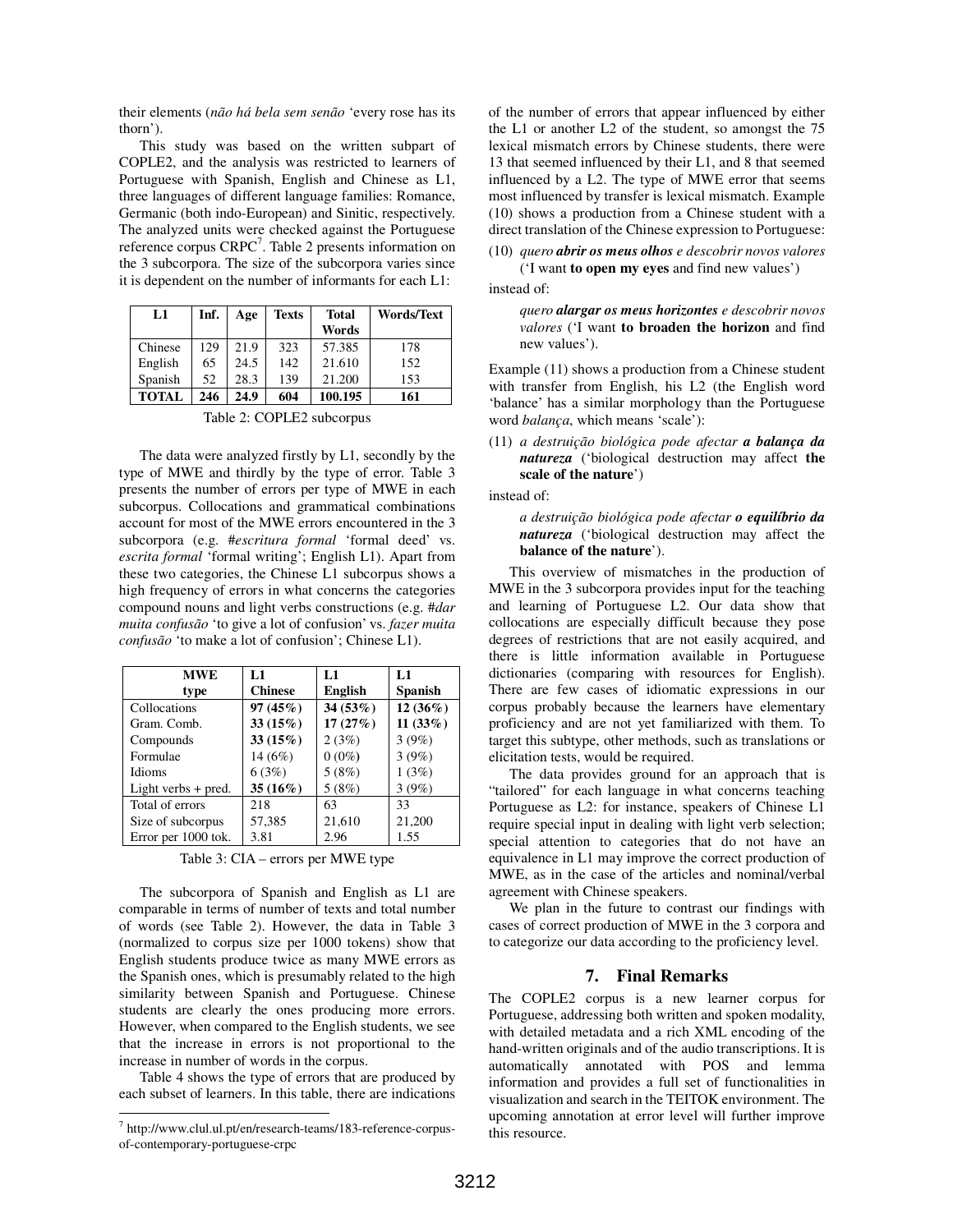| <b>Type of error</b>                  | <b>L1 Chinese</b>       | L1 English             | L1 Spanish      |
|---------------------------------------|-------------------------|------------------------|-----------------|
| Lexical mismatch                      | 75 (34%) L1:13 L2: 8    | $20(31\%)$ L1: 8 L2: 2 | 13 (39%) L1: 4  |
| Error on preposition                  | 20 (9%)                 | 18 (28%) L1: 4         | 5(15%)          |
| Morphology                            | 19 (9%) L1:16           | 3 $(5%)$               | $4(12\%)$ L1: 4 |
| Imposs. of substitution for synonyms  | 38 (17%) L1:10          | $9(14\%)$ L1: 4        | 3 $(9\%)$ L1: 1 |
| Light verbs                           | 20 (9%) L1: 2 L2:1      | $(8\%)$<br>5.          | $(9\%)$<br>3    |
| Phonology                             | 7 $(3%)$                | (6%)<br>4              | 2 $(6%)$        |
| Requirement of article                | $1(0.5\%)$              | $(2\%)$                | $(3\%)$ L1: 1   |
| Impossibility of insertion of article | 10 $(5\%)$ L1:10        | $(2\%)$ L1:1           |                 |
| Choice of article                     | $(0\%)$<br>0            | $(2\%)$                | $\Omega$        |
| Word order                            | $(4\%)$ L1: 4<br>8      | $\Omega$               | (3%)            |
| Transposition of semantic relation    | $\mathbf{0}$<br>$(0\%)$ | $(2\%)$                | $\Omega$        |
| Manipulation                          | $(0.5\%)$               | $\mathbf{0}$           | $\Omega$        |
| Periphrasis                           | $(3\%)$ L1: 2<br>6      | $\Omega$               | 0               |
| Impossibility of singular/plural form | $(5\%)$ L1: 10<br>10    | 0                      | $\Omega$        |
| Error on complement                   | $(0.5\%)$<br>2          | 0                      | $\Omega$        |
| Transposition of foreign word         | $(0.5\%)$ L1:1 L2:1     | $\Omega$               | $\Omega$        |
| TOTAL                                 | $218(100\%)$            | 63 $(100\%)$           | $33(100\%)$     |

Table 4: CIA – errors per type of error

 The corpus provides learner data for the study of teaching and learning of L2 Portuguese, and the rich set of L1 included enables a large array of cross-language studies (Granger, 1996). This is especially useful to rightly identify cases of L1 transfer (Jarvis, 2000). Some specific topics have already been informed by empirical data provided by COPLE2, such as the interlanguage contrastive analysis of copular verbs (Alexandre and Gonçalves, 2015), formulaic language (Antunes and Mendes, 2015), L1 and L2 lexical transfer (Pinto, 2015), relative clauses (Alexandre and Pinto, 2014) and the orthographic use of vowels (Castelo et al., 2015).

The analysis of the input from the teacher (corrections and comments) could be useful to the development of teaching material, which could easily focus not only on common errors made by students in general, but also on particular errors made by the students from a specific L1.

The corpus data provide a direct contribute to didactic applications and resources for Portuguese learning and may illustrate the relevant features for the CEFR levels for L2 Portuguese.

# **8. Acknowledgements**

This work was partially supported by Fundação Calouste Gulbenkian (Proc. nr. 134655), Fundação para a Ciência e a Tecnologia (project PEst-OE/LIN/UI0214/2013) and Associação para o Desenvolvimento da Faculdade de Letras da Universidade de Lisboa. The authors wish to thank the anonymous reviewers for their comments and suggestions.

# **9. Bibliographical References**

- Afonso, C., Gonçalves, A. and Freitas, M. J. (2014). A princesa ficou \*adormir ou a dormir? Dados sobre a consciência da unidade palavra em Português europeu. *Linguística: Revista de Estudos Linguísticos da Universidade do Porto 9*, pp. 35--58.
- Alexandre, N. and Pinto, J. (2014). Aspects of relative clauses in Portuguese as a foreign language by Chinese

learners. In *20th Conference of the European Association for Chinese Studies*. July 22-26, Braga, Coimbra.

- Alexandre, N. and Gonçalves, A. (2015). Copular constructions in Portuguese as a second language (PL2) by Chinese learners: Do typological differences matter? In *Workshop on Copulas across Language*s. June 18-19, University of Greenwich, London, England.
- Antunes, S. and Mendes, A. (2015). Portuguese Multiword Expressions: data from a learner corpus. Poster presented at *LCR2015: Third Learner Corpus Research Conference*. September 11-13, Radboud University, Nijmegen, The Netherlands.
- Benson, M., Benson, E. and Ilson, R. (1986). *The BBI Combinatory Dictionary of English a guide to word combination*. Amsterdam/Philadelphia: John Benjamins Publishing Company.
- Boyd, A., Hana, J., Nicolas, L., Meurers, D., Wisniewski, K., Abel, A., Schöne, K., Štindlová, B. and Vettori, C. (2014). The MERLIN corpus: Learner Language and the CEFR. In *Proceedings of the Ninth International Conference on Language Resources and Evaluation (LREC'14)*, pp.1281--1288.
- Burnard, L. and Bauman, S. (Eds.) (2013). *TEI P5: Guidelines for Electronic Text Encoding and Interchange*. Text Encoding Initiative Consortium: Charlottesville, Virginia.
- Cabrera, M. and Zubizarreta, M. L. (2005). Overgeneralization of Causatives and Transfer in L2 Spanish and L2 English. In D. Eddington (ed.). *Selected Proceedings of the 6th Conference on the Acquisition of Spanish and Portuguese as First and Second Languages*. Somerville, MA: Cascadilla Proceedings Project, pp. 15--30.
- Castelo, A., Santos, R. and Freitas, M. J. (2015). O uso de vogais ortográficas por aprendentes de Português como língua estrangeira: unidade na diversidade. In *Língua Portuguesa: Unidade na diversidade – Cultura, Literatura, História, Linguística, Tradução e Ensino*. November 5-6, Lublin, Poland.
- Christ, Oliver, Schulze, B., Hofmann, A. and Koenig, E. (1999). *The IMS Corpus Workbench: Corpus Query*